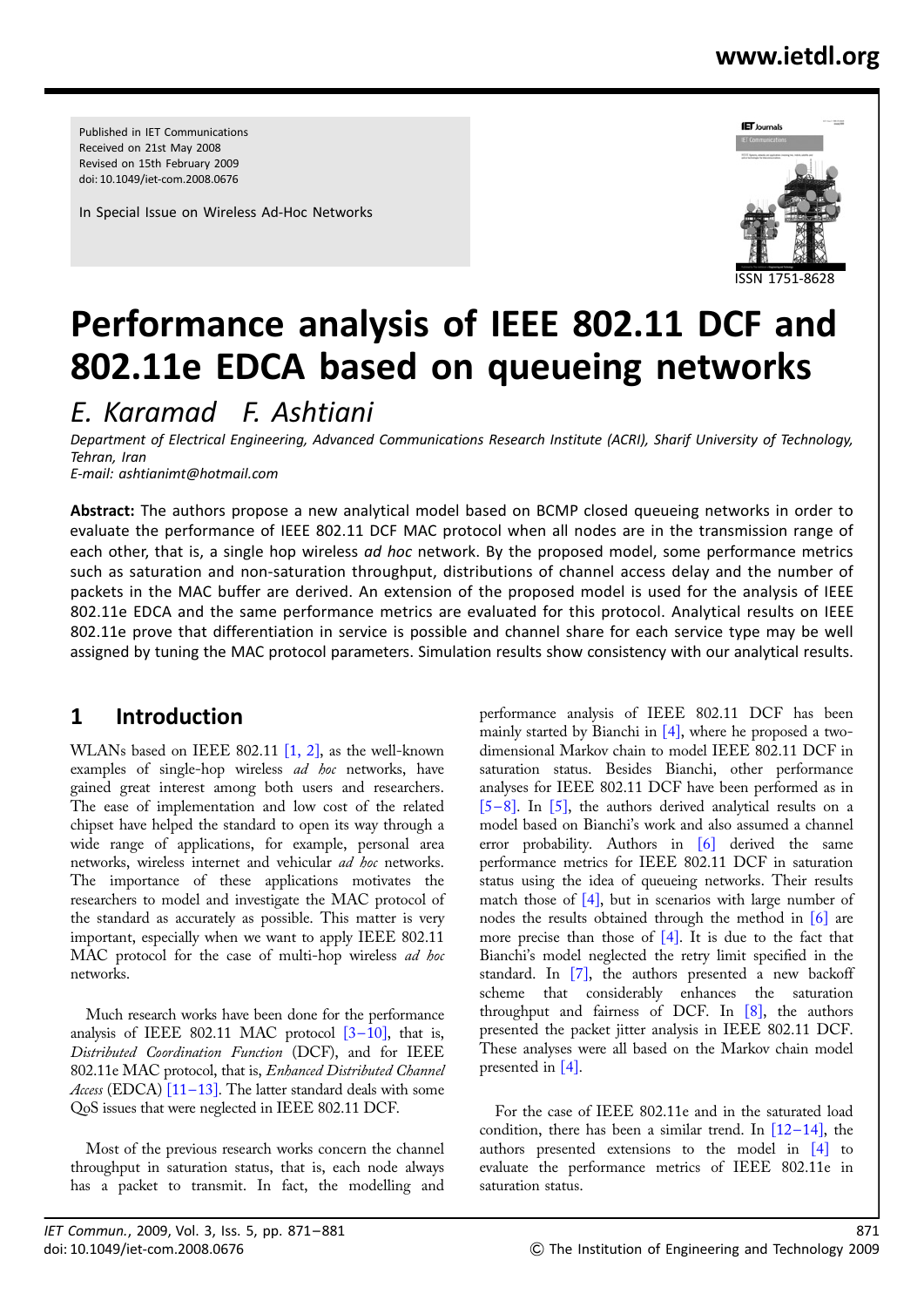The saturation status, seldom happen in a real network because in this case the queueing delay is infinite and many communication services cannot be supported. Thus, the analysis in saturation status does not evaluate the network in general scenarios. In [9], an extension to the Markov chain in [4] was presented. An idle state was added to the Markov chain of [4] in order to model IEEE 802.11 DCF in non-saturation status. In this status, the node was assumed to either have a packet to transmit or not. However, the model in [9] lacks the ability to assume a MAC buffer. Moreover, the authors in [11] presented a queueing network to model IEEE 802.11 DCF under the condition of non-saturated traffic load. Another research on IEEE 802.11 DCF in non-saturation status is the work in [10], where the authors modelled each node as an  $M/G/1/$  $K$  queueing station. They derived the relations for the service time of the queue using the transform method. The model in [10] analyses the IEEE 802.11 node in nonsaturated traffic load, but it demands calculation of some Z-transforms in an iterative method in order to find the probability of transmission. The work in [10] also has not taken into account the queueing behaviour of the wireless nodes, that is, the steady-state distribution of MAC buffer length and channel access delay. Compared to research works on IEEE 802.11 DCF, there has been less work on IEEE 802.11e EDCA in non-saturation status.

With respect to the above, less research works have considered the performance analysis of IEEE 802.11 MAC in non-saturation status, that is, the conditions in which nodes do not always have a packet to transmit. On the other hand, regarding the deployment of WLANs and the strong need to provide different types of services including delay-sensitive and real-time services, non-saturation analysis and the corresponding performance metrics are very important. The important point in non-saturation status is the fact that a node is allowed to be idle for some period of time, which is a more realistic assumption than that of the saturation status. In non-saturation status, with respect to QoS parameters of different services, some new metrics, for example, channel access delay distribution and MAC buffer length distribution need to be considered. In fact, channel access delay distribution is the most important parameter in computing total delay distribution (including transmission delay and queueing delay) and MAC buffer length distribution. To the best of our knowledge, the analytical evaluation of these performance metrics for IEEE 802.11 DCF and IEEE 802.11e EDCA in nonsaturation status has not been reported in the literature.

In this paper, we focus on the analytical modelling of IEEE 802.11 MAC protocols (DCF and EDCA) in both saturation and non-saturation statuses. The desired performance metrics that are obtained through the proposed model are throughput, channel access delay distribution and queue length distribution, at the MAC layer. The proposed model is based on a BCMP (Baskett, Chandy, Muntz and Palacios) queueing network composed

of  $M/G/\infty$  queues [15] and applying Z-transform in order to compute the desired performance metrics. Our model is suitable for Poisson input traffic at each node. Finally, our simulation results show that our model has good accuracy and reliability.

Following this introduction, Section 2 is dedicated to an overview of IEEE 802.11 DCF and 802.11e EDCA. In Section 3 we present a new proposed model for IEEE 802.11 DCF, and Section 4 extends the proposed model for the analysis of EDCA. Section 5 presents the numerical results as well as a comparison between simulation and analysis. Finally, Section 6 concludes the paper.

# 2 Overview of IEEE 802.11 and IEEE 802.11e MAC protocols

### 2.1 IEEE 802.11 DCF

The IEEE 802.11 DCF is the channel access scheme for most of today's WLANs. According to [1], when a wireless node wants to transmit a packet at its buffer, it does not transmit it instantly. If the channel remains idle for a Distributed Inter-Frame Space (DIFS), the node chooses a random delay (backoff), which is actually an integer multiple of a time slot duration. This random delay is uniformly chosen in the range [0,  $CW_{min} - 1$ ], where  $CW_{min}$  is the minimum contention window size of the node and is one of the parameters of DCF. At the beginning of each time slot, the node down-counts its backoff value provided that the backoff value is non-zero. If the channel is sensed busy, that is, another node transmits a packet at this time slot, the node stops down-counting and enters a frozen state. Thus, the time slot corresponding to the time interval between two consecutive values of the backoff counter may be extended. Therefore, the corresponding time interval is random and is called a virtual time slot.

After the channel is sensed idle again for the duration of a DIFS, the node resumes down-counting. At the time the backoff value reaches zero, the node transmits its packet. If the transmission fails, the node doubles its contention window size (exponential backoff). The process of doubling the contention window size keeps on after each failure until reaching a maximum,  $CW_{\text{max}}$ . At this stage, if the transmission failure occurs again, the contention window is not doubled anymore. The node repeats the last stage of backoff process at most for a pre-defined retry limit and drops the packet if it has not been transmitted yet. At last, the contention window size is reset to its minimum value for the next packet to transmit.

According to the standard, when a packet enters an empty buffer and the channel is sensed idle for a DIFS, the packet is transmitted immediately. Otherwise, it enters the first backoff stage. In this case, according to the backoff process the node will be frozen until the channel is sensed idle for a DIFS.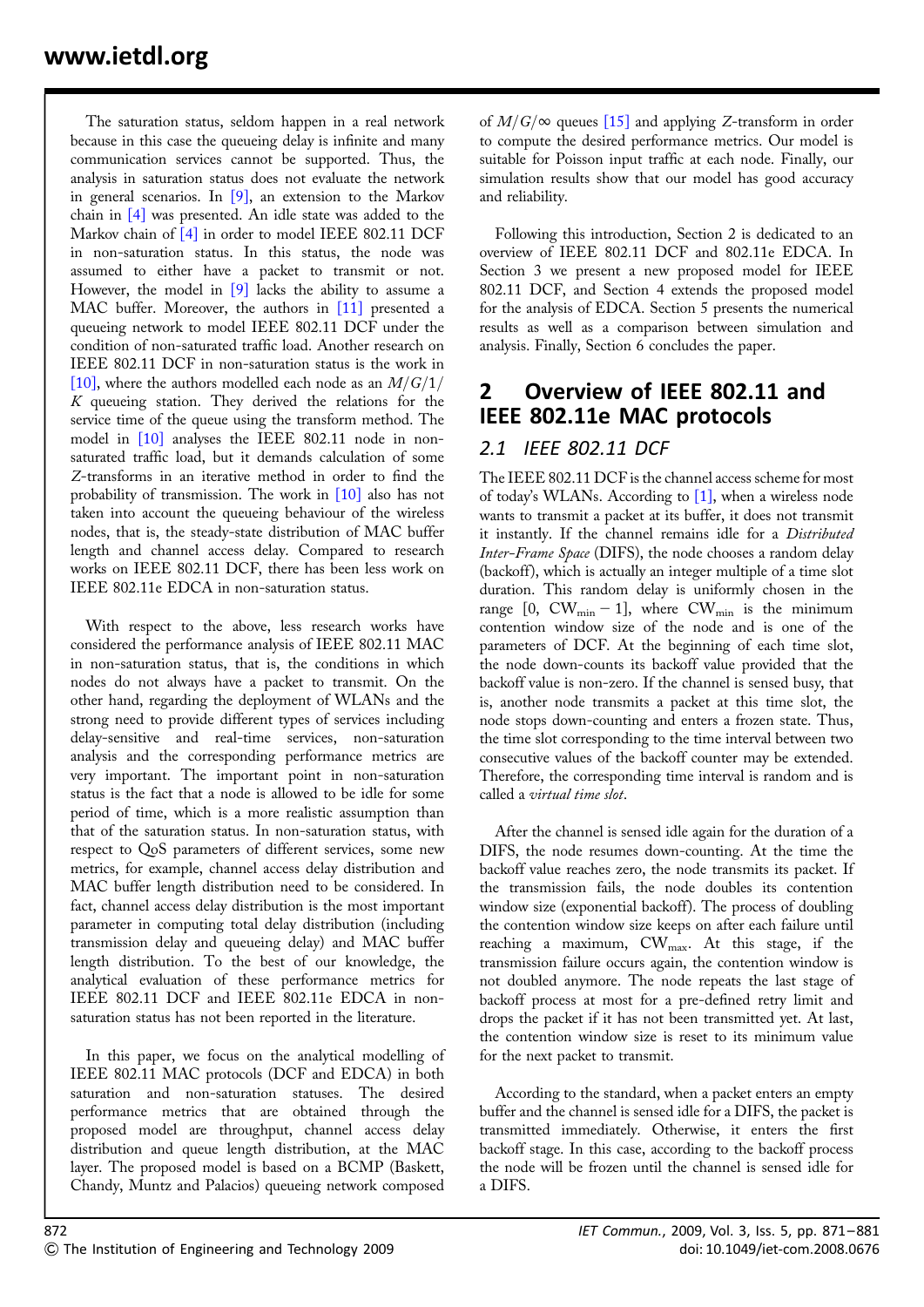There are two modes of operation for IEEE 802.11 DCF. The first mode is the basic access mode in which the transmitter transmits its data packet and waits for the reception of an acknowledge message. A collision is reported if no acknowledge is returned within an acknowledge timeout. The second mode is the RTS/CTS handshaking mode. In this mode, the node first transmits a short packet called Request To Send (RTS). Each node around the transmitter, which receives the RTS packet, postpones its transmission for the time specified in the RTS header. Upon receiving the RTS packet at the receiver side, the receiver generates a *Clear* To Send (CTS) packet to acknowledge the reception of the RTS packet. At this time, nodes around the receiver put off their transmission for the duration of current transmission. When the transmitter receives the CTS packet, it transmits its data.

In the second mode, the backoff process is applied on RTS packets. Thus, the CTS packet plays the role of an acknowledge message for the RTS packet. Therefore, the second mode is advantageous in two ways; first, it reduces the possibility of a hidden terminal problem by the use of CTS packets and second, the overhead paid for a transmission failure (due to collision) is reduced as long as the size of data packet is considerably more than that of RTS and CTS packets.

#### 2.2 IEEE 802.11e EDCA

The IEEE 802.11e EDCA is an extension to IEEE 802.11 DCF that provides service differentiation and QoS. In EDCA, the node separates its arrival traffic into four categories, each one called an Access Category (AC). Each AC, numbered from 0 to 3, has its own parameters, that is, interframe space duration, minimum contention window size, maximum contention window size, etc. The AC0 is the lowest priority class of service and is served after the others. Instead of DIFS, there is an Arbitration Inter-Frame Space (AIFS) in EDCA, which is a function of the AC. According to [2],  $AIFS(AC) = SIFS + AIFSN(AC) \times T_{slot}$ , where AIFSN(AC) is an integer denoting the AIFS number of the corresponding AC, Tslot denotes the duration of a time slot and SIFS is the short inter-frame space.

When the backoff counter reaches zero, a packet is transmitted if no other packet from a higher priority category is ready to be transmitted. If there is such a coincidence, the packet with higher priority is transmitted while the lower priority packet(s) experience a *virtual* collision, that is, the packets in lower priority queues act as if a collision occurs.

According to the specifications of IEEE 802.11e, service differentiation is the advantage of EDCA compared to DCF. It is due to applying the priority in transmission (as in the virtual collision handler) as well as different transmission rates resulted through the use of different

contention window and other backoff parameters, for different access categories.

# 3 Proposed analytical model for IEEE 802.11 DCF

## 3.1 Description of the model and the related simplifications

With respect to discussions in the previous section, the state of a wireless node in an IEEE 802.11 DCF-based network may be exactly presented by the backoff counter value and the backoff stage the node resides in. In order to include the queueing behaviour of the MAC buffer, another metric may be added to the previous set of states, which would be the current number of packets in the queue. The node also operates in non-saturation status so it is likely to be in an idle state where the node has nothing to transmit. In our modelling approach, we consider a symmetric situation among wireless nodes such that they have similar parameters. Thus, we focus on modelling the behaviour of a typical wireless node (i.e. the customer in the queueing network) and include the effects of other wireless nodes on the typical node. For a typical wireless node, we propose a queueing network model such that each backoff stage is mapped on a queue (similar to  $\lceil 6 \rceil$ ) and the typical wireless node plays the role of a single customer. Therefore, our proposed model is a closed queueing network (see Fig. 1). In the proposed model, when the wireless node has no packet to transmit, the corresponding customer in the queueing network is in the queue IDLE. The queueing network in Fig. 1 consists of a two-dimensional array of queues besides the queue IDLE. For each queue placed at the  $(k, i)$ th position of the array of queues, column  $i$  denotes the current backoff stage while row  $k$  indicates the number of packets currently in the MAC buffer; thus, the packet under backoff or transmission process is not included. It is worth mentioning that for the sake of simplicity and analytical tractability, we ignore the possible case of immediate transmission of the packet arriving at an empty node, in our analyses. Thus, we assume that each packet arriving at an



Figure 1 Queueing network model proposed for IEEE 802.11 DCF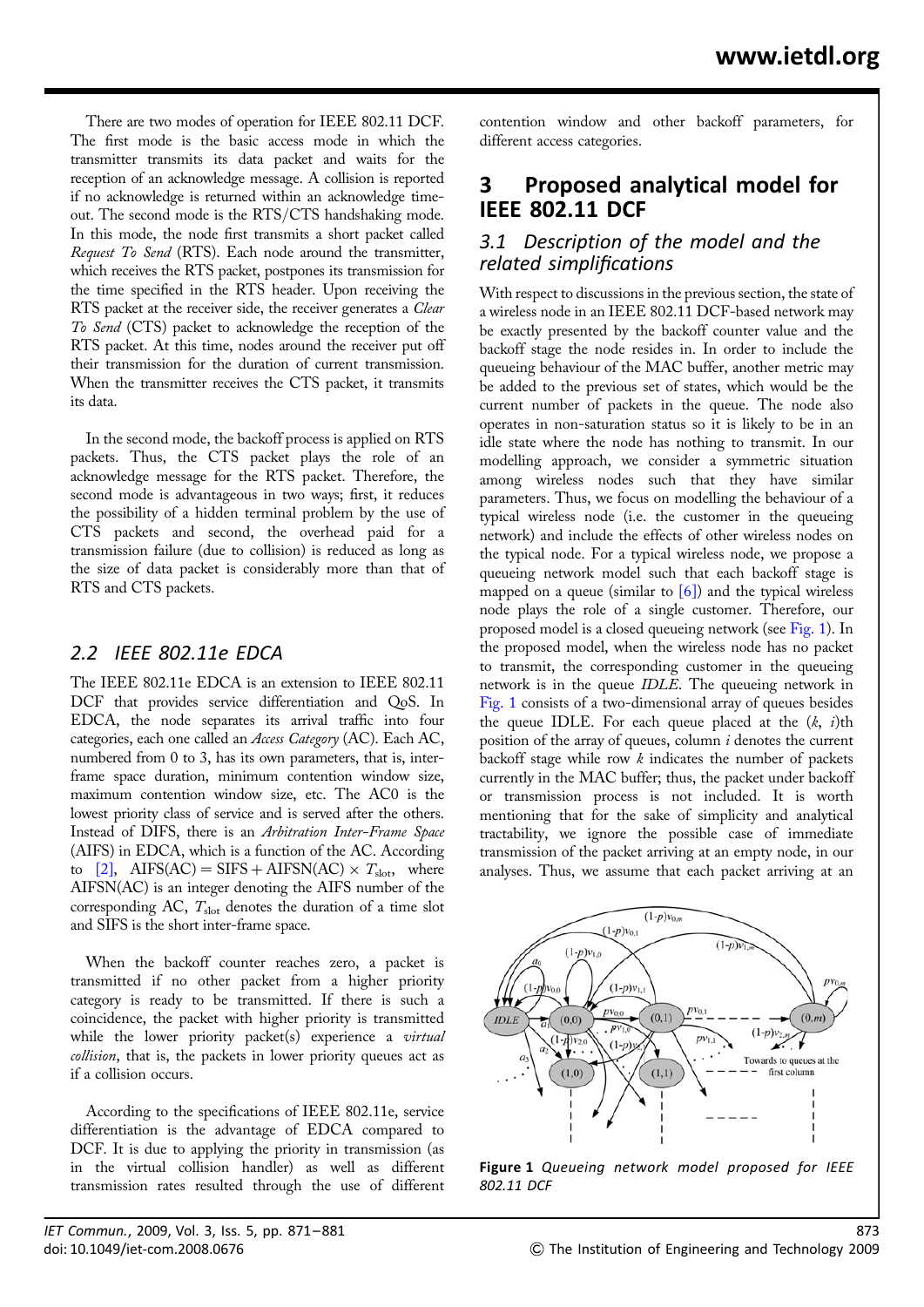idle node (empty node), enters the first backoff stage in a synchronised manner prior to transmission. Therefore, in the proposed model (Fig. 1), the single customer moves randomly among different queues with some probabilities. Since there is only one customer in the queueing network, without loss of generality, the queues may be easily considered as  $M/G/\infty$  queueing systems; hence the network is a closed BCMP queueing network [15], correspondingly.

In the proposed model, we focus on the state of the wireless node in a slotted manner. In fact, we consider each slot as the virtual time slot, because according to the description of IEEE 802.11 DCF, the wireless nodes are synchronised and within a virtual time slot they are frozen. Therefore, the packets arrived at the queue IDLE within a virtual time slot are observed at the beginning of the next slot. However, the packets arrived at the other queues within a virtual time slot are observed at the end of the current backoff stage. In fact, when a wireless node is not empty, the number of packets at its buffer is not effective on the other nodes. Thus, in our queueing network, the number of packets arrived at a wireless node and within its backoff stage is considered in the routing probability of the customer from the current queue towards the other queues, at the end of the current backoff stage. As indicated in Section 1, the packet generation process at the MAC layer is assumed to be a Poisson process; hence, we are able to compute the probability corresponding to the number of packets in the MAC buffer at each virtual time slot, depending upon the state of the customer (i.e. the corresponding queue) and the number of packets newly arrived, in the preceding virtual time slot.

With respect to the above discussion, when the customer of the closed queueing network is in the queue  $(k, i)$ , it denotes that there have been  $k$  packets in the buffer just after the beginning of the current backoff stage and the current packet to be transmitted is in the backoff stage i. After the service time in the queue  $(k, i)$  is finished, that is, the backoff timer expires, the customer leaves for different queues in the queueing network. If the transmission is successful (with probability  $1 - p$ ), the customer is routed to the queue  $(j + k - 1, 0)$ , if j packets arrived in the previous backoff stage. Moreover, the packet is routed to the queue IDLE if there is no packet in the MAC buffer and no packet is arrived in the previous backoff stage (i.e.  $k = j = 0$ ). However, if a collision occurs (with probability p) then the customer leaves for the queue  $(j + k, i + 1)$  (i.e. the next exponential backoff stage), again depending on the number of arrived packets  $(j)$  during its previous backoff stage. If i denotes the last backoff stage, the customer is routed to  $(j + k, i)$  in the case of collision.

Service time of the queue IDLE is considered a virtual time slot. For the case of queues  $(k, i)$ , the service time is a random number of virtual time slots between 1 and  $2^{i}CW_{\min}$  (0  $\leq i \leq m$ ), where  $CW_{\min}$  refers to the minimum contention window size. It is worth noting that we have included the last slot corresponding to successful packet transmission in the backoff process delay (i.e. the service time of the corresponding queue). For the sake of simplicity, it is assumed that a node may have an infinite number of transmission retries before being dropped.

According to the above discussion, the traffic equations of the proposed queueing network are as in the following

$$
\alpha_{\text{IDLE}} = \alpha_{\text{IDLE}} a_0 + (1 - p) \sum_{i=0}^{m} \alpha_{0,i} v_{0,i} \tag{1}
$$

$$
\alpha_{k,0} = \alpha_{\text{IDLE}} a_{k+1} + (1 - p) \sum_{i=0}^{m} \sum_{j=0}^{k+1} \alpha_{k+1-j,i} v_{j,i} \qquad (2)
$$

$$
\alpha_{k,i} = p \sum_{j=0}^{k} \alpha_{k-j,i-1} v_{j,i-1}
$$
 (3)

$$
\alpha_{k,m} = p \sum_{j=0}^{k} (\alpha_{k-j,m-1} v_{j,m-1} + \alpha_{k-j,m} v_{j,m})
$$
 (4)

where  $\alpha_{k,i}, v_{k,i}, a_k$ , denote the arrival rate of customers at the queue  $(k, i)$ , the probability of having  $k$  packet arrivals during the backoff stage  $i$  and the probability of  $k$  packet arrivals during a virtual time slot, respectively. Moreover,  $p$  denotes the collision probability and  $m$  is the last backoff stage. Assuming  $T_{\text{slot}}^v$  as the length of a virtual time slot and with the assumption of Poisson arrival process, it follows that

$$
a_k = e^{-\lambda T_{\text{slot}}^v} \frac{(\lambda T_{\text{slot}}^v)^k}{k!}
$$
 (5)

where  $\lambda$  is the packet arrival rate at the MAC buffer of the wireless node. According to the recent result, and assuming backoff delay as a random number of consecutive i.i.d. virtual time slots and  $W$  as the minimum contention window size for the node (equal to  $CW_{min}$ ), it follows that

$$
v_{k,i} = \sum_{n=1}^{2^i W} \frac{1}{2^i W} e^{-\lambda n T_{\text{slot}}^v} \frac{(\lambda n T_{\text{slot}}^v)^k}{k!}
$$
 (6)

In a closed queueing network, traffic equations are not independent of each other. Thus, we consider the arrival rates of all queues relative to the arrival rate of the queue IDLE,  $\alpha_{\text{IDLE}}$ . Hence, we consider  $\alpha_{\text{IDLE}}$  equal to one in (1). According to  $(2)$ – $(4)$ , the traffic equations have the form of convolution and therefore it implies the idea of the transform methods that considerably simplifies the solution of the traffic equations. By considering the form of  $(2)$ – $(4)$ , some simple manipulations, and applying Z-transform it readily follows that

$$
\sum_{k=0}^{\infty} z^{k+1} \alpha_{k,0} = \sum_{k=0}^{\infty} z^{k+1} a_{k+1} + (1-p) \sum_{k=0}^{\infty} \sum_{i=0}^{m}
$$

$$
\times (\alpha_{k+1,i} * v_{k+1,i}) z^{k+1}
$$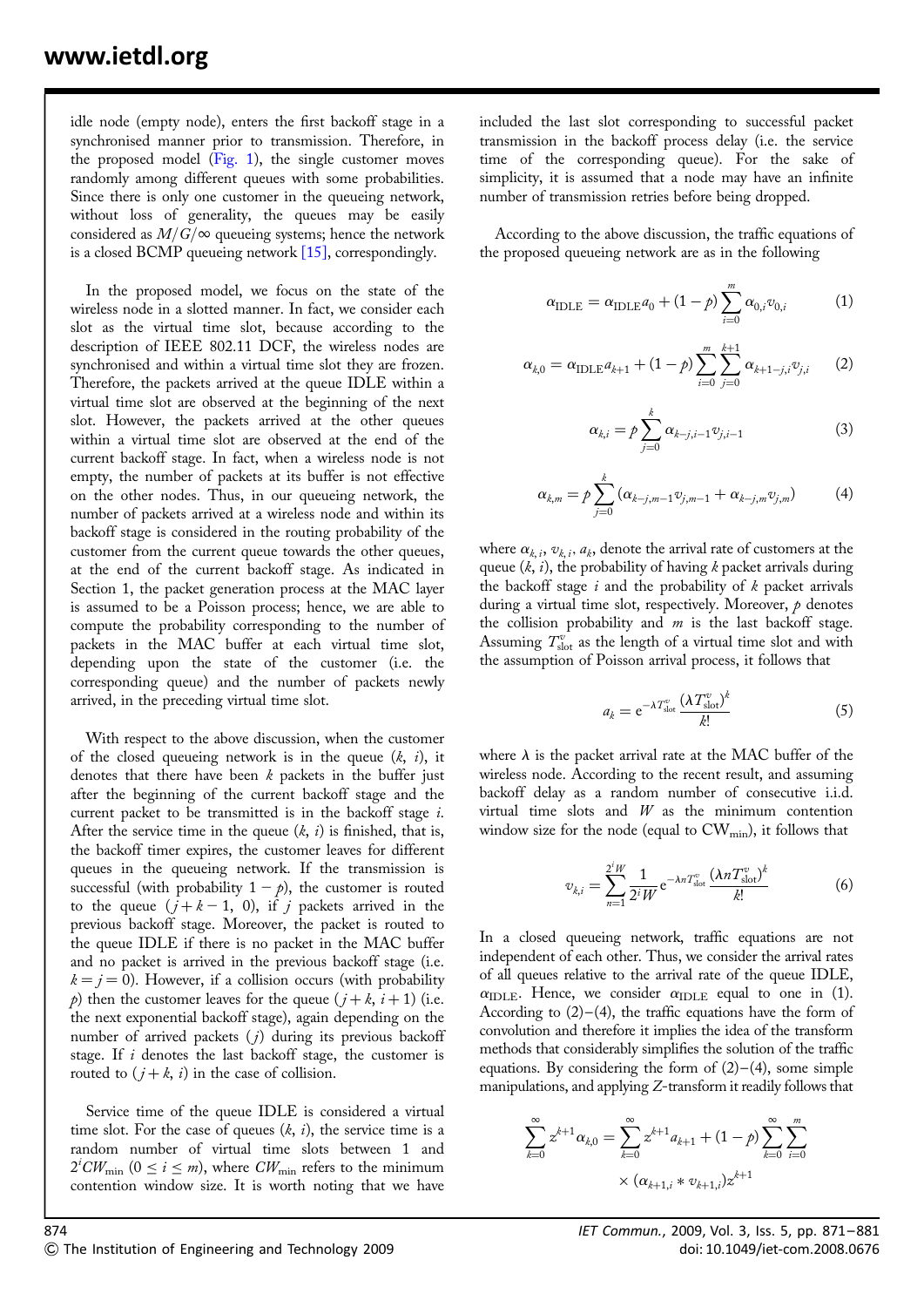$$
\Rightarrow z\alpha_0(z) = A(z) - a_0 + (1 - p) \sum_{i=0}^{m} (V_i(z)\alpha_i(z) - \alpha_{0,i}v_{0,i})
$$
\n(7)

$$
\sum_{k=0}^{\infty} z^{k} \alpha_{k,i} = p \sum_{k=0}^{\infty} (\alpha_{k,i-1} * v_{k,i-1}) z^{k} \Rightarrow \alpha_{i}(z)
$$

$$
= p \alpha_{i-1}(z) V_{i-1}(z); 1 \le i \le m - 1
$$
(8)

$$
\sum_{k=0}^{\infty} z^k \alpha_{k,m} = p \sum_{k=0}^{\infty} \left( (\alpha_{k,m-1} * v_{k,m-1}) + (\alpha_{k,m} * v_{k,m}) \right) z^k
$$

$$
\Rightarrow \alpha_m(z) = \frac{p \alpha_{m-1}(z) V_{m-1}(z)}{1 - p V_m(z)} \tag{9}
$$

where  $*$  denotes convolution and

$$
A(z) = Z\{a_k\} = e^{\lambda T_{\text{slot}}^v(z-1)}
$$
\n(10)

$$
V_i(z) = Z\{v_{k,i}\} = \frac{A(z)}{2^i W} \frac{1 - [A(z)]^{2^i W}}{1 - A(z)}
$$
(11)

From (7)–(9), it easily follows for  $\alpha_0(z)$  that

$$
\alpha_0(z) = \frac{A(z) - a_0 - (1 - p) \sum_{i=0}^{m} \alpha_{0,i} v_{0,i}}{z - (1 - p) \sum_{i=0}^{m} F_i(z)}
$$
(12)

where

$$
F_i(z) = \begin{cases} V_i(z)V_{i-1}(z)\cdots V_0(z)p^i, & i \leq m-1\\ \frac{F_{m-1}(z)p}{1 - pV_m(z)}, & i = m \end{cases}
$$
(13)

The term  $(1-p)\sum_{i=0}^m \alpha_{0,i}v_{0,i}$  is the departure rate from the queues at first row of  $Fig. 1$  (except the queue IDLE) and routed to the queue IDLE. Then, according to (1) it equals the rate leaving the queue IDLE towards other queues which equals  $\alpha_{\text{IDLE}}(1 - a_0) = 1 - a_0$ , regarding the normalisation  $\alpha_{\text{IDLE}} = 1$ , as expressed before. Therefore, the equation for  $\alpha_0(z)$  reduces to

$$
\alpha_0(z) = \frac{A(z) - 1}{z - (1 - p) \sum_{i=0}^{m} F_i(z)}
$$
(14)

By assuming a constant probability of transmission for each node at each virtual time slot, probability of collision equals

$$
p = 1 - (1 - \tau)^{N-1} \tag{15}
$$

where  $N$ ,  $\tau$  are the number of nodes in the wireless network and the probability of transmission by a typical wireless nodes at a typical virtual time slot, respectively. It is worth noting that (15) is the same as transmission probability in saturation status (considered in  $[4]$ ). In fact, we include the effect of non-saturation status or equivalently the buffer emptiness in  $\tau$ in our analysis. The probability of transmission in a virtual time slot is computed as in the following

$$
\tau = \frac{1}{N_Q} \frac{N \alpha_{\rm T}}{N} = \frac{\alpha_{\rm T}}{N_Q} \tag{16}
$$

where  $N_{\Omega}$  is a normalisation constant and  $\alpha_{\text{T}}$  is the transmission rate of a typical wireless node (regarding virtual time slot as the time unit), that is, the departure rate from all queues (except for the queue IDLE), denoting the rate at which the customer leaves a backoff stage. Actually, the transmission probability at each typical virtual time slot equals the ratio of the average number of transmitting nodes to the total number of nodes. On the other hand,  $\alpha_T$  indicates the number of average transmitted packets of a typical wireless node at each virtual time slot. Since at each slot a wireless node can transmit at most one packet and regarding symmetry among wireless nodes in this paper,  $N\alpha_T$  indicates the average number of transmitting nodes. Thus, the ratio of  $N\alpha_T$  over N equals  $\tau$  as in (16). Furthermore, regarding (8), (9), (12)  $\alpha_T$  in our queueing network is computed as in the following

$$
\alpha_{\rm T} = \sum_{i=0}^{m} \sum_{k=0}^{\infty} \alpha_{k,i} = \sum_{i=0}^{m} \alpha_{i}(z) \big|_{z=1} = \alpha_{0}(z) \big|_{z=1}
$$

$$
\times \left( \sum_{i=0}^{m-1} F_{i}(z) \big|_{z=1} + \frac{p F_{m-1}(z) \big|_{z=1}}{1 - p V_{m}(z) \big|_{z=1}} \right)
$$

$$
= \alpha_{0}(z) \big|_{z=1} \left( \sum_{i=0}^{m-1} p^{i} + \frac{p^{m}}{1 - p} \right) = \frac{1}{1 - p} \alpha_{0}(z) \big|_{z=1} \qquad (17)
$$

Since the arrival rates  $\alpha_{k,i}$ 's in (17) are considered relative to  $\alpha_{\text{IDLE}}$  we have applied a normalisation factor (1/N<sub>Q</sub>) in (16). In order to compute  $N_Q$  we focus on the number of customers in the proposed closed queueing network. The number of customers in this network equals one, since it represents a typical wireless node. On the other hand, the number of customers in a queueing network at each traffic state equals sum of the number of customers at all queues at that traffic state. Therefore, the number of customers in a closed queueing network equals sum of the average number of customers at all queues. Thus, according to Little's law we have the following equation

$$
N_Q = \alpha_{\text{IDLE}} \overline{T}_{\text{IDLE}} + \sum_{(k,i)=(0,0)}^{(\infty,m)} \overline{N}_{k,i} = 1 + \sum_{i=0}^{m} \sum_{k=0}^{\infty} \overline{T}_{k,i} \alpha_{k,i}
$$
\n(18)

where  $\overline{N}_{k,i}$ ,  $\overline{T}_{k,i}$  denote the average number of customers and the average service time, of the queue  $(k,i)$ , respectively. In addition,  $\overline{T}_{\text{IDLE}}$  is the average service time of the queue IDLE that equals a virtual time slot, that is, the time unit in our model (regarding the discussions in this section about the slotted nature of our analysis). According to the random duration of each backoff stage (i.e. between 1,  $2^iW$ ) it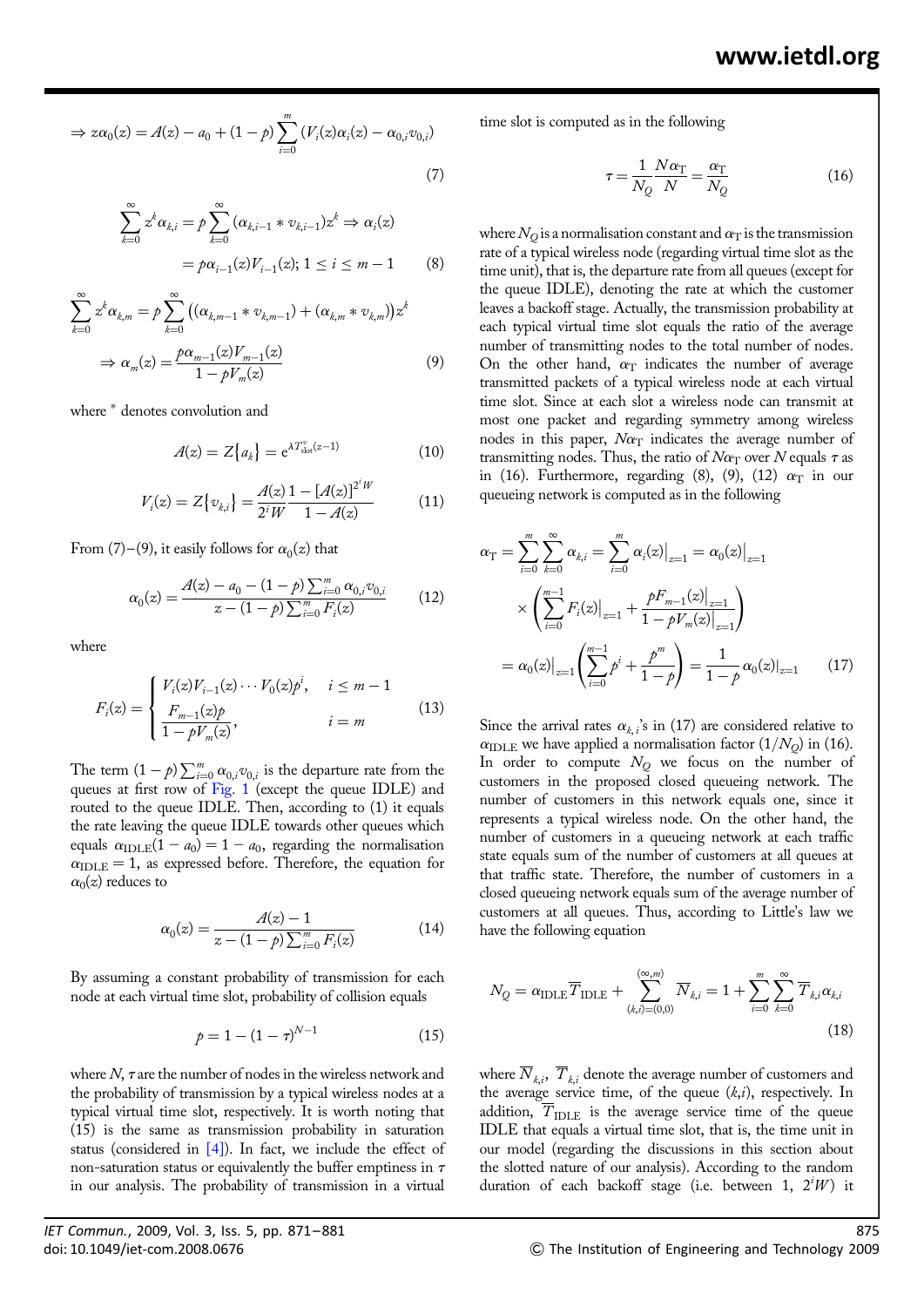follows that

$$
N_Q = 1 + \sum_{i=0}^{m} \sum_{k=0}^{\infty} \alpha_{k,i} \frac{2^i W + 1}{2} = 1 + \sum_{i=0}^{m} \frac{2^i W + 1}{2} \alpha_i(z)|_{z=1}
$$
  
= 
$$
1 + \left[ \frac{W}{2} \left( \frac{(2p)^m - 1}{2p - 1} + \frac{(2p)^m}{(1-p)} \right) + \frac{1}{2(1-p)} \right] \alpha_0(z)|_{z=1}
$$
(19)

Then, regarding  $N<sub>O</sub>$  in (19) as the normalisation constant and (17), transmission probability  $\tau$  in (16) leads to the following equation

$$
\tau = \frac{\left[1/(1-p)\right]\alpha_0(z)\big|_{z=1}}{1 + \left[\left(((2p)^m - 1)/(2p - 1) + (2p)^m/(1-p)\right) - \times (W/2) + \left[1/(2(1-p))\right]\right]\alpha_0(z)\big|_{z=1}}\tag{20}
$$

By concurrent solution of (20) and (15), the probability of transmission in a virtual time slot is obtained. Moreover, according to the fact that  $\alpha_0(z)|_{z=1} = 0/0$  (see (10)–(14)), by using the l'Hôpital's rule, it follows that (as shown at the bottom of the page)

#### 3.2 Evaluation of the throughput

According to the results obtained in the previous section, and the definition of throughput  $[4]$ , the following equation may be derived

$$
S = \frac{P_{\rm S} T_{\rm Packet}}{T_{\rm slot}^v} \tag{22}
$$

$$
T_{\text{slot}}^v = P_{\text{S}} T_{\text{S}} + (1 - P_0 - P_{\text{S}}) T_{\text{C}} + P_0 T_{\text{slot}} \tag{23}
$$

$$
P_{\rm S} = N\tau (1-\tau)^{N-1}, P_0 = (1-\tau)^N \tag{24}
$$

where S,  $P_{\rm S}$ , and  $P_{\rm 0}$  are the normalised throughput of the network, the probability of successful transmission at a typical virtual time slot and the probability of having no

transmission in a typical virtual time slot, respectively. Moreover,  $T_{\text{slot}}$ ,  $T_{\text{S}}$ ,  $T_{\text{C}}$  and  $T_{\text{Packet}}$  denote the duration of a typical time slot (not a virtual time slot), the average duration of a successful transmission, the average duration of a collision and the average transmission time of a packet (a part of  $T_s$ ), respectively.

#### 3.3 Maximum allowable packet arrival rate for having a finite queueing delay

As far as the mean service time of the MAC queue is less than the mean inter-arrival time of the packets, the mean length of the queue in MAC is finite and therefore there is always a finite average delay for an incoming packet. The queueing system becomes unstable when the probability of visiting the system in idle state is zero. According to the proposed model, this probability is the probability that the customer in the queueing network resides in the queue IDLE. Since our queueing network is a BCMP one comprised of  $M/G/\infty$  queues, we have a product-form solution for the stationary probability distribution [16]. On the other hand, the number of customers in the queueing network equals one; hence the stationary probability that the customer is at each queue equals the traffic intensity of that queue  $[16]$ . Then, regarding the normalisation constant derived in (19), we have the following relation (as shown at the bottom of the page)

where  $q_{k,i}$ ,  $q_0$ ,  $\overline{T}_{k,i}$ ,  $\overline{T}_{\text{IDLE}}$  denote the probability that the customer resides at the queue  $(k,i)$ , the probability that the customer resides at the queue IDLE, the average service time of the queue  $(k,i)$ , and the average service time of the queue IDLE (i.e. virtual time slot that is the time unit in our model). Therefore, the minimum packet arrival rate, which results in an infinite value for the quantity  $\alpha_0(z)|_{z=1}$ , leads to the instability of the wireless node. This rate is the supremum of allowable packet arrival rates in order to still have a finite queueing delay. At this rate the wireless node

$$
F'_{i}(z)|_{z=1} = p^{i} \sum_{j=0}^{i} V'_{j}(z)|_{z=1} = p^{i} \sum_{j=0}^{i} \frac{\lambda T_{\text{slot}}^{v}}{2} (2^{j}W + 1) = \frac{p^{i}(i+1+W(2^{i+1}-1))\lambda T_{\text{slot}}^{v}}{2}; i \leq m-1 \Rightarrow
$$
  
\n
$$
F'_{m}(z)|_{z=1} = \lambda T_{\text{slot}}^{v} \frac{p^{m}(1-p)(m+W(2^{m}-1)) + p^{m+1}(2^{m}W + 1)}{2(1-p)^{2}} \Rightarrow
$$
  
\n
$$
\alpha_{0}(z)|_{z=1} = \frac{A'(z)|_{z=1}}{1 - (1-p)\sum_{j=0}^{m} F'(z)!}
$$
\n(21)

$$
z=1 = \frac{1 - (1 - p)\sum_{i=0}^{n} F'_i(z)|_{z=1}}{1 - (1 - p)(\lambda T_{\text{slot}}^v/2)[[(1 + (2p)^m W)/(1 - p)^2] - [(\rho^m + W)/(1 - p)] + [W(1 - (2p)^m)/(1 - 2p)]]}
$$

$$
q_{k,i} = \frac{\alpha_{k,i}}{N_Q} \overline{T}_{k,i} = \frac{\alpha_{k,i} \overline{T}_{k,i}}{1 + [(W/2)((2p)^m - 1)/(2p - 1)] + [(2p)^m/(1 - p)]) + [1/(2(1 - p))]} \alpha_0(z)|_{z=1}
$$
(25)

$$
q_0 = \frac{\alpha_{\text{IDLE}}}{N_Q} \overline{T}_{\text{IDLE}} = \frac{1}{1 + \left[ (W/2)((((2p)^m - 1)/(2p - 1)) + \left[ (2p)^m/(1 - p) \right] \right] + \left[ 1/(2(1 - p)) \right] \alpha_0(z)|_{z=1}} \tag{26}
$$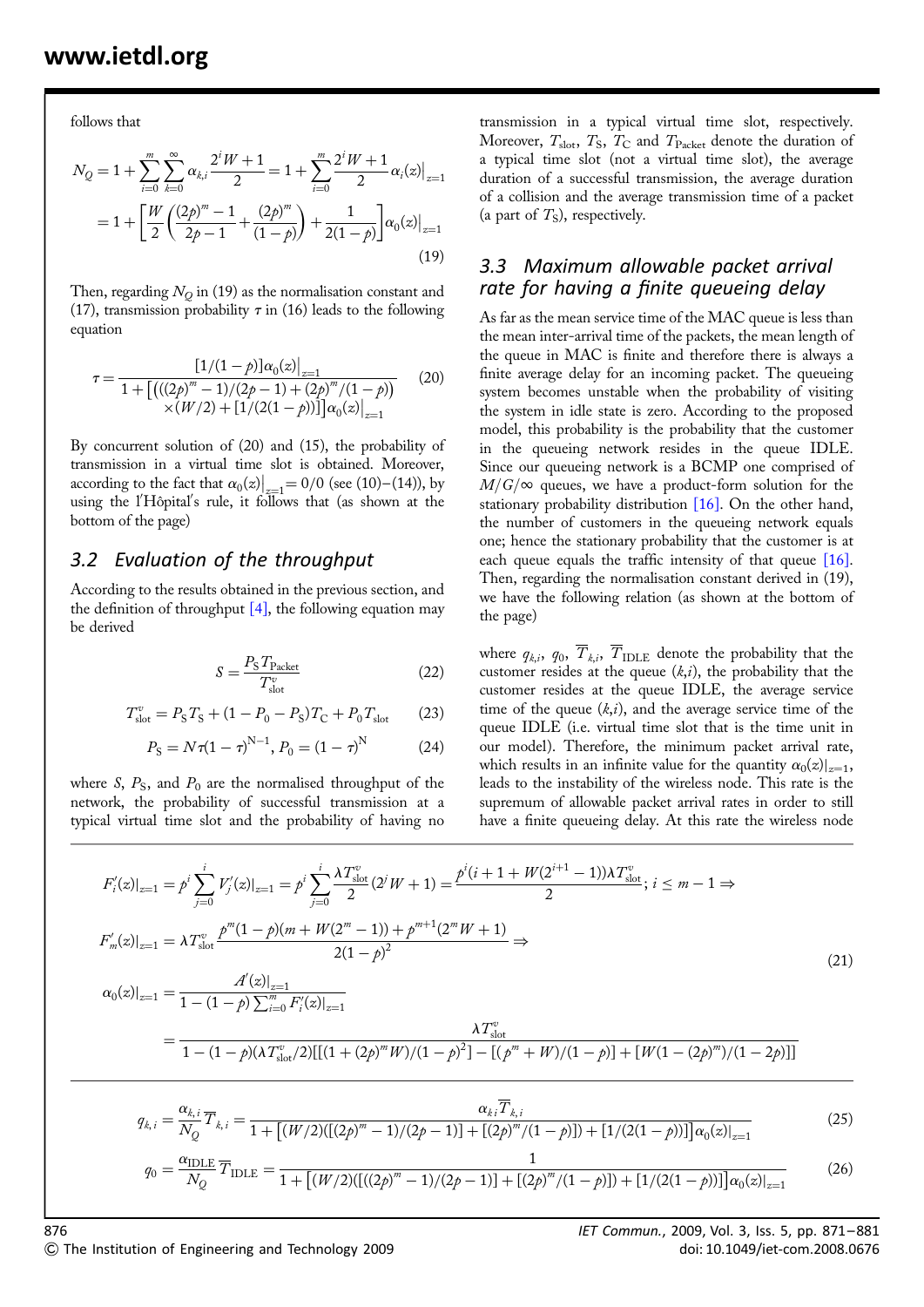is saturated (probability of being in the queue IDLE is zero). For this value of packet arrival rate and further, (20) is reduced to

$$
\tau = \frac{2}{1 + (1 - p)W\left(\left[\left((2p)^m - 1\right)/(2p - 1)\right] + \left[(2p)^m/(1 - p)\right]\right)}
$$
\n(27)

which is the same result as that of  $[4]$  for the transmission probability in saturation status. According to (21), the packet arrival rate corresponding to the border of saturation  $(\lambda^{\text{sat}})$  is the solution to the following equation

$$
1 - (1 - p) \frac{\lambda^{sat} T_{\text{slot}}^v}{2}
$$
  
 
$$
\times \left[ \frac{1 + (2p)^m W}{(1 - p)^2} - \frac{p^m + W}{1 - p} + \frac{2W(1 - (2p)^m)}{1 - 2p} \right] = 0
$$
 (28)

For packet arrival rates lower than this value ( $\lambda^{\text{sat}}$ ), the node is not in saturation status; hence there is always a stationary distribution for different number of packets in the MAC buffer.

#### 3.4 Queue length distribution of the MAC buffer

As discussed in Section 3.1, each row of the queueing network corresponds to the state of the MAC buffer. Therefore, knowing the arrival rates at each queue in Fig. 1, it is possible to obtain an expression for the steadystate probability of the MAC buffer length. By assuming  $q_k$ as the probability of having  $k$  packets in the wireless node (packets in the buffer as well as the packet under transmission) and considering (25) as the steady-state probability of the closed queueing network, it follows that (as shown at the bottom of the page)

The mean number of packets in the wireless node is actually the value of  $Q'(z)|_{z=1}$ .

#### 3.5 Channel access delay distribution

By knowing the probability of collision per wireless node  $(p)$ , it is also possible to derive the distribution of channel access delay, that is, the service time of the MAC layer. The total number of slots for successful transmission of a packet, knowing that it has suffered  $k$  collisions, is derived as in the following

$$
N_D|_{k} = n_0 + n_1 + \dots + n_k \tag{30}
$$

where  $N_{D|k}$  refers to the total number of virtual time slots during channel access delay if the kth transmission is successful, and also  $n_i$  refers to the number of virtual time slots during the ith backoff stage. By applying the Ztransform on both sides of (30) and regarding independent  $n_i$ 's, it follows that

$$
E(z^{n_i}) = \sum_{k=1}^{W_i} \frac{z^k}{W_i} = \frac{z(1 - z^{W_i})}{W_i(1 - z)} \Rightarrow N_D(z)|_k
$$
  
=  $z^k \frac{1 - z^{W_0}}{W_0(1 - z)} \cdots \frac{1 - z^{W_k}}{W_k(1 - z)}$  (31)

where  $W_k$  denotes the contention window size corresponding to the backoff stage k. For the overall number of virtual time slots during channel access delay  $(N_D)$ , it follows that

$$
N_D(z) = \sum_{i=0}^{\infty} (1 - p)p^i N_D(z)|_i
$$
  
= 
$$
\sum_{i=0}^{\infty} (1 - p)(pz)^i \left[ \frac{1 - z^{W_0}}{W_0(1 - z)} \cdots \frac{1 - z^{W_i}}{W_i(1 - z)} \right]
$$
(32)

Now, by knowing the distribution of the number of virtual time slots for successful transmission of a packet, and also knowing the distribution of virtual time slot duration, the channel access delay is resulted as in the following

$$
T(s) = P_{\rm S} e^{-sT_{\rm S}} + P_{\rm C} e^{-sT_{\rm C}} + P_0 e^{-sT_{\rm slot}}
$$
 (33)

$$
D(s) = \sum_{n=0}^{\infty} P(N_D = n)(T(s))^n = N_D(z)|_{z = T(s)}
$$
(34)

where  $T(s)$  and  $D(s)$  are Laplace transforms of the virtual time slot duration and the overall channel access delay probability distributions, respectively. As we indicated before, in computing  $D(s)$  we include the last virtual time slot, that is, the slot corresponding to successful packet transmission.

## 4 Extension to the IEEE 802.11e

According to previous discussion about IEEE 802.11e EDCA, it consists of some IEEE 802.11 DCF agents in each wireless node. Each agent has its own parameters including DIFS, minimum contention window size and the maximum number of backoff stages. Each of these agents is called an AC. Here we propose a technique to extend the results of IEEE 802.11 DCF to the case of IEEE 802.11e EDCA.

$$
q_{k+1} = \frac{\sum_{i=0}^{m} \alpha_{k,i} \overline{T}_{k,i}}{N_Q} = \frac{\sum_{i=0}^{m} \alpha_{k,i} (2^i W + 1/2)}{N_Q} \xrightarrow{z-\text{Transform}} Q(z) - q_0 = \frac{z\alpha_0(z) \sum_{i=0}^{m} F_i(z) (2^i W + 1/2)}{N_Q}
$$
  
\n
$$
\Rightarrow Q(z) = \frac{1 + z\alpha_0(z) \sum_{i=0}^{m} F_i(z) [(2^i W + 1)/2]}{1 + [(W/2)([((2p)^m - 1)/(2p - 1)] + [(2p)^m/(1 - p)]) + [1/(2(1 - p))]]\alpha_0(z)|_{z=1}}
$$
\n(29)

#### doi: 10.1049/iet-com.2008.0676 & The Institution of Engineering and Technology 2009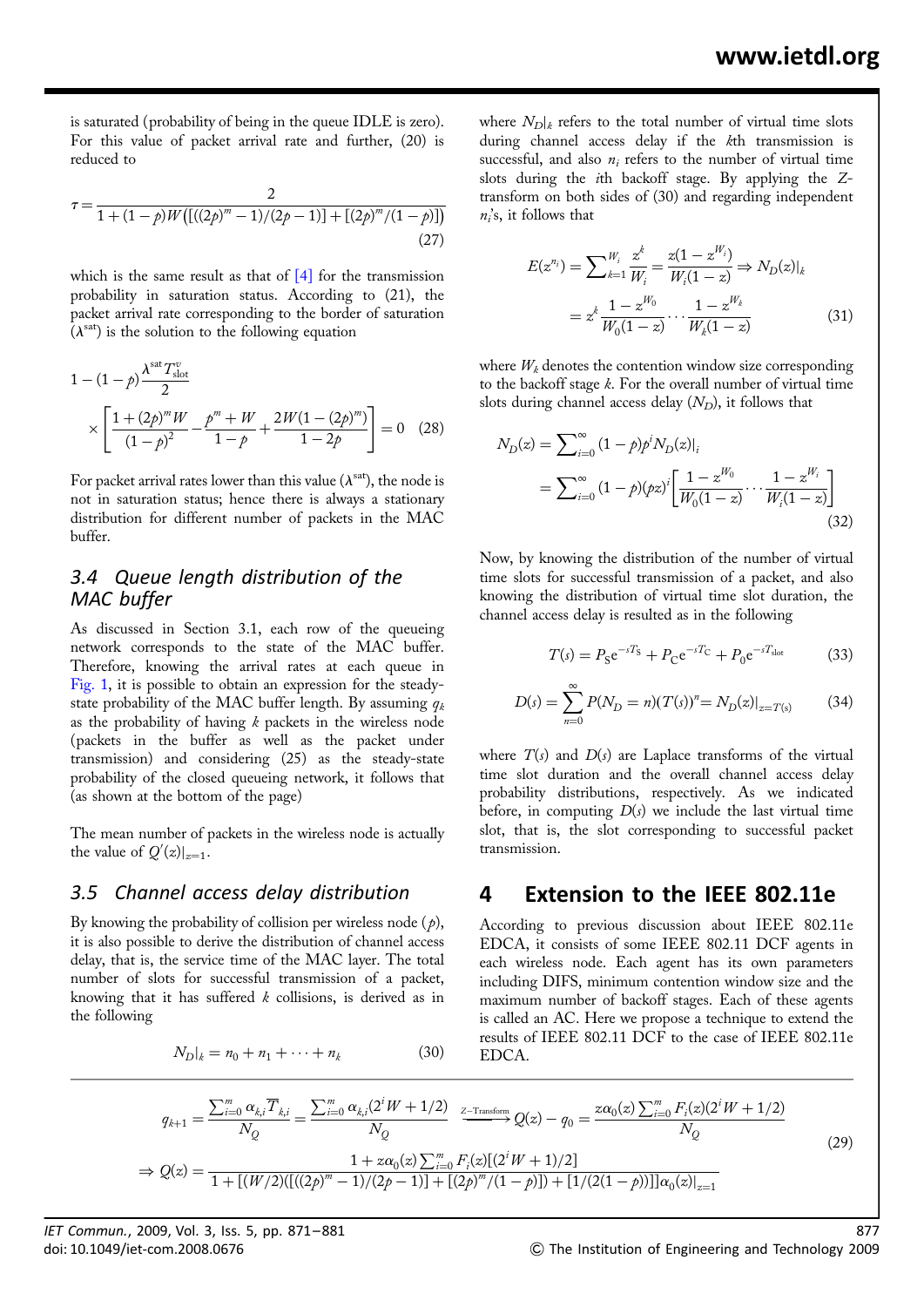Each AC in IEEE 802.11e EDCA can be modelled through the scheme used for IEEE 802.11 DCF, having its own MAC parameters and packet arrival rate. The problem is to derive the probability of transmission for each AC, since they are not independent of each other. For the case of AC with the highest priority, probabilities of transmission and collision in a virtual time slot are the same as IEEE 802.11 DCF. Each node transmits a packet (of all ACs) at each slot with probability  $\tau$ , computed as in the following

$$
\tau = \tau_K + \tau_{k-1}(1 - \tau_K) + \dots + \tau_0(1 - \tau_1)\cdots(1 - \tau_K)
$$
\n(35)

where  $\tau_i$  is the probability that in a virtual time slot a packet of the ith AC is ready for transmission (i.e. its corresponding backoff counter reaches zero). Moreover, K denotes the number of ACs in a wireless node. Therefore, for the highest priority AC (i.e. the Kth AC according to Section 2.2) the corresponding collision probability  $(p_K)$  is computed as in the following

$$
p_K = 1 - (1 - \tau)^{N-1} \tag{36}
$$

For the other ACs (i.e. excluding AC with the highest priority) at a wireless node and in a typical virtual time slot, a collision happens whenever a packet from an AC with higher priority at the same node is ready for transmission or when there is another transmission from other nodes (irrespective of their corresponding AC numbers), at the same slot. Thus, for the jth AC it follows that

$$
p_j = (1 - (1 - \tau)^{N-1})(1 - \tau_{j+1}) \cdots (1 - \tau_K)
$$
  
+  $\tau_{j+1}(1 - \tau_{j+2}) \cdots (1 - \tau_K) + \cdots + \tau_K; \quad 0 \le j \le K - 1$  (37)

where (37) is written with respect to the fact that if backoff counters for two or more packets with different priorities reach zero at the same slot and at the same node, the packet with the higher priority is transmitted and the other packet(s) encounter a virtual collision.

Probability of transmission for each node and each AC is derived by concurrent solution of  $(35)$  –  $(37)$  and  $(20)$ corresponding to each AC. By solving for probability of transmission and collision, other performance metrics corresponding to each AC are derived similar to the methods described for IEEE 802.11 DCF.

## 5 Numerical results

In this section, we evaluate the desired performance metrics, that is, normalised throughput, channel access delay distribution and buffer length distribution for a single-hop ad hoc network based on IEEE 802.11 MAC protocol in basic access mode. In order to confirm our analytical results, we have implemented an event-driven simulator in  $C++$  environment. Moreover, in order to apply some statistical manipulations on the results of the simulation, we employ MATLAB environment. In our simulation, we focus on MAC scheme. To this end, we consider UDP traffic composed of fixed size packets and ignore the physical layer non-idealities, for example, noise and fading. Our simulation environment is considered slotted. We also consider Poisson distribution for the packet arrivals at the MAC layer of each wireless node destined to another wireless node (e.g. access point in a WLAN), equivalent to unicast traffic. A list of parameters exploited in both simulation and analysis is presented in Table 1.

According to (15) and (20), by a concurrent solution for  $p$ and  $\tau$  it is possible to evaluate throughput according to (22). Fig. 2 depicts the results for throughput of the network with a specific window size and two different numbers of nodes both through simulation and analysis. As it is obvious from the figure, for a wide range of packet arrival rate per node, the throughput is a linear function of the packet arrival rate. It is worth noting that the proposed queueing model in this paper is able to evaluate the network throughput for the packet arrival rates up to the border of saturation.

Table 1 Parameters used in numerical analyses

| Parameter                                                                  | Value        |
|----------------------------------------------------------------------------|--------------|
| Average packet transmission duration, $T_{\text{packet}}$                  | 8192 µs      |
| Duration of a time slot, $T_{slot}$                                        | $50 \mu s$   |
| Average duration of a successful transmission<br>(same for all ACs), $T_s$ | 8928 µs      |
| Average duration of a collision, $T_c$                                     | $8713 \mu s$ |
| The number of ACs, K                                                       |              |



Figure 2 Throughput of the network as a function of input traffic (CW<sub>min</sub> = 64, m = 6)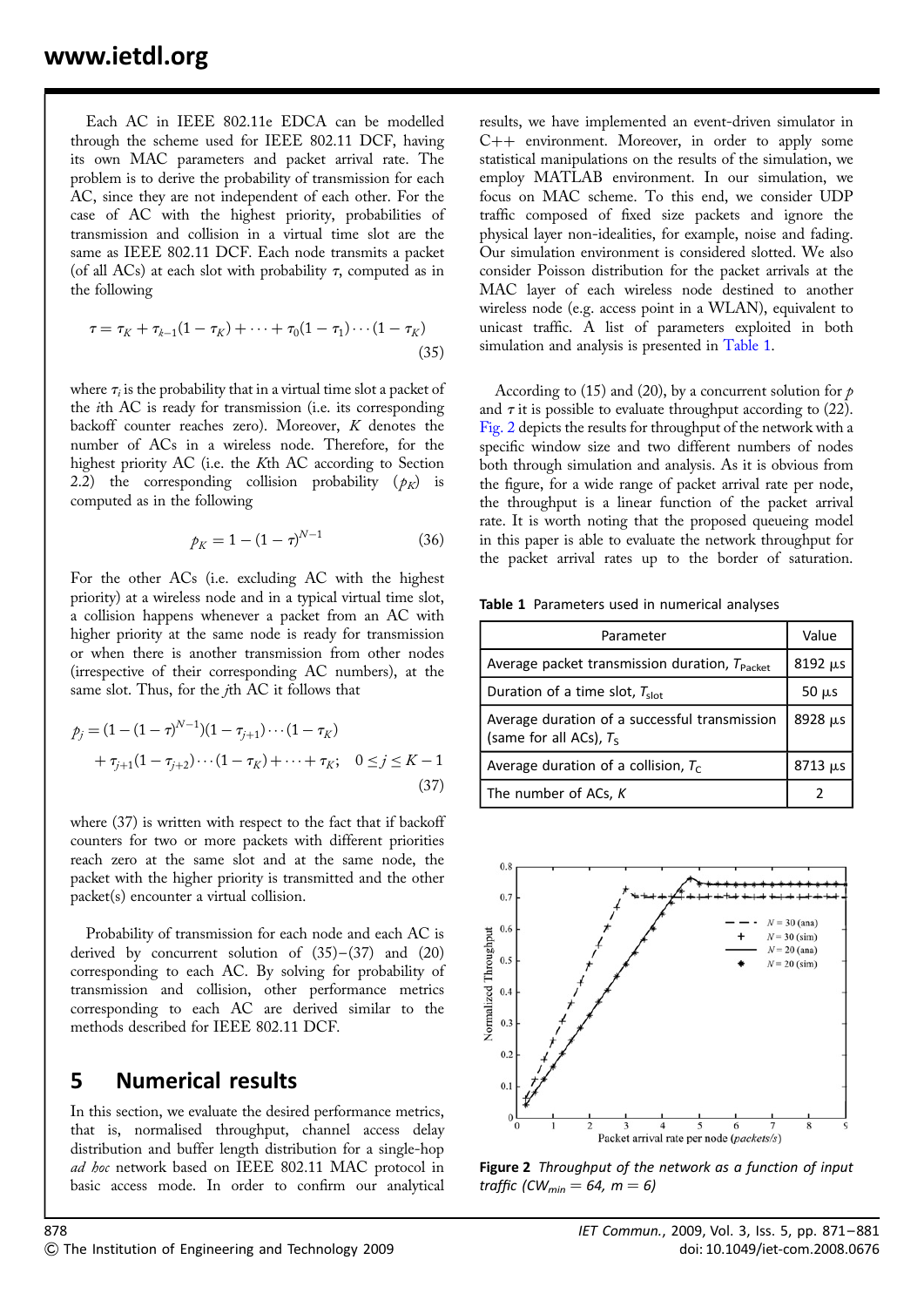Saturation throughput is computed by using (27) similar to [4]. As we observe the simulation results are completely matched with the results of  $[4]$  that indicates the accuracy of our simulation. Fig. 3 also represents the variations of the probability of transmission versus the packet arrival rate. At it is observed by increasing the packet arrival rate at the MAC layer of each wireless node the saturation status is obtained. In this case, the probability of transmission remains constant for this rate and beyond.

Based on our discussion in Section 4, in order to have a finite average waiting time in the queue for a new packet arrived in the MAC layer, there would be a limit for the packet arrival rate. This limit is the marginal rate that leads the system into saturation. This rate is resulted by concurrent solution of  $(15)$ ,  $(20)$  and  $(27)$ . Fig. 4 depicts this value of arrival rate as a function of the number of wireless nodes.



Figure 3 Probability of transmission in a time slot as a function of input traffic rate (CW<sub>min</sub> = 64, m = 6)



Figure 4 Maximum input traffic rate per node ( $\lambda^{sat}$ ) to yield a finite queueing delay (stable queues) (CW<sub>min</sub> = 64,  $m = 6$ )

According to the results obtained by (29), the distribution of the packets in the wireless node may be found by the inverse Z-transform of  $Q(z)$ . Fig. 5 depicts the distribution of the number of packets for two packet arrival rates both through simulation and analysis. As  $Fig. 5$  suggests, there is a small difference between the results predicted by analytical approach to those obtained through simulation. It is worth noting that in our model we observe the MAC buffer status at the beginning of the backoff stages when the node is non-empty. In other words, according to discussions in Section 3.1 the packets arrived into MAC buffer are considered in the routing probabilities among the queues in our model. Since the service time at the queue IDLE and at each of the other queues equal a virtual time slot and a backoff stage, respectively, the packets arrived into MAC buffer and within the service times are not observed in our model until the end of the current service time. Thus, the probabilities  $q_k$  in our proposed model do not indicate the MAC buffer status throughout the real times (i.e. continuously). When the network is busier the longer service times occur more frequently and the above difference is more obvious. It is worth mentioning that this does not lead to any problem for channel access delay distribution. In fact, for a typical wireless node, when a packet is in the backoff stage the other packets arrived within the current backoff duration are not sensed until the packet in backoff is successfully transmitted. Therefore, the packets arrived within a backoff stage do not affect on the channel access delay distribution. On the other hand, if a wireless node is empty, that is, the corresponding customer in the equivalent queueing network is in the queue IDLE, packets arrived at that node can affect the status of the other nodes. However, regarding the virtual time slot as the service time of the queue IDLE and the assumption of synchronisation among wireless nodes (see Section 3.1), the packets arrived in the queue IDLE does not also affect the channel access delay distribution in our modelling approach.

According to  $(29)$ – $(34)$ , the channel access delay distribution is calculated. Fig. 6 depicts the channel access delay distribution for a network consisting of ten nodes.



Figure 5 Distribution of the number of packets in the wireless node for different packet arrival rates ( $N = 10$ ,  $CW_{min} = 64$ ,  $m = 6$ )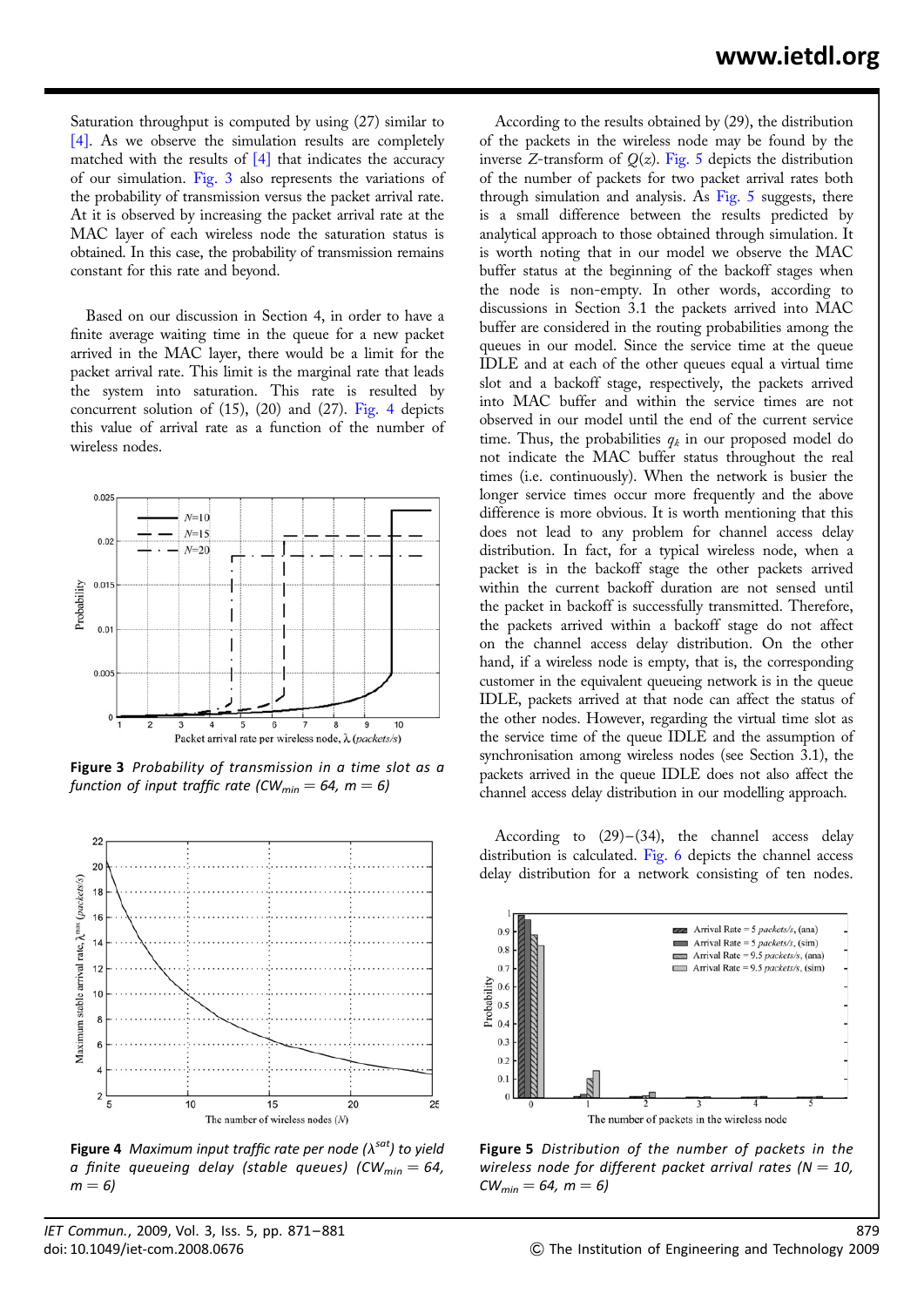# www.ietdl.org



Figure 6 The channel access delay distribution (i.e. MAC queue service time without packet transmission time) of a node (CW<sub>min</sub> = 64, m = 6, N = 10)

From this distribution, we observe that the channel access delay is discrete in nature. Moreover, we are able to compute the mean and variance of the distribution. Hence, regarding a Poisson arrival process for the arrived packets at the MAC layer, each wireless node is modelled as an  $M/G/1$  queue. Therefore, by exploiting Pollaczek-Khintchine theorem [15], we are able to obtain the total mean delay (comprising channel access delay and queueing delay) in the network. In Fig. 6, it is easily observed that increasing the packet arrival rate increases both mean and variance of the channel access delay. It is worth noting that in Fig. 6 we have excluded the virtual time slot corresponding to successful packet transmission; thus we have a probability for zero delay.

As discussed above, by a little extension of the results obtained from IEEE 802.11 DCF's model, the performance metrics of IEEE 802.11e may be extracted in a similar way. Fig. 7 represents the maximum allowable packet arrival rate for one category as a function of the packet arrival rate of the



Figure 7 Maximum packet arrival rate of AC0 versus packet arrival rate of AC1 in order to have stable queues  $(CW_{min,1} = 32, m_1 = 2, CW_{min,0} = 64, m_0 = 6, N = 10)$ 



Figure 8 Channel access delay distribution for AC0 and AC1  $(CW_{min,1} = 32, m_1 = 2, CW_{min,0} = 64, m_0 = 6, N = 10)$ 

other. According to Fig. 7, the allowable range for packet arrival rates exhibits approximately a triangular form, that is, sum of the packet arrival rates of the access categories must be less than a constant value in order to have a finite average delay.

Fig. 8 depicts the channel access delay (excluding packet transmission time similar to Fig. 6) distribution of each AC as a function of the packet arrival rates. Again it is assumed that there is only two ACs and their packet arrival rates equal 5 packets/s. As it is observed, the channel access delay for the higher priority AC (AC1) is concentrated on smaller delays when compared to lower priority AC (AC0). Similar to IEEE 802.11 DCF, each AC can be considered as an  $M/G/1$  queueing system when its service time distribution is obtained as in Fig. 8. Therefore, we are able to compute the mean and the distribution of the total delay, comprised of channel access delay and queueing delay.

# 6 Conclusion

A new modelling approach for performance analysis of IEEE 802.11 DCF and IEEE 802.11e EDCA was presented. This new model was based on BCMP closed queueing networks. According to the new model a thorough performance analysis of the IEEE 802.11 contention-based MAC schemes became possible. Through this new simple and intuitive model, performance metrics such as the throughput, the distribution for the number of packets in MAC buffer and the channel access delay were derived for both IEEE 802.11 DCF and IEEE 802.11e EDCA. Performance measures were discussed both analytically and through simulation and there was an acceptably accurate match between the results of simulation and analytical models.

# 7 References

[1] IEEE Std. 802.11-1999, Part 11: Wireless LAN Medium Access Control (MAC) and Physical Layer (PHY)